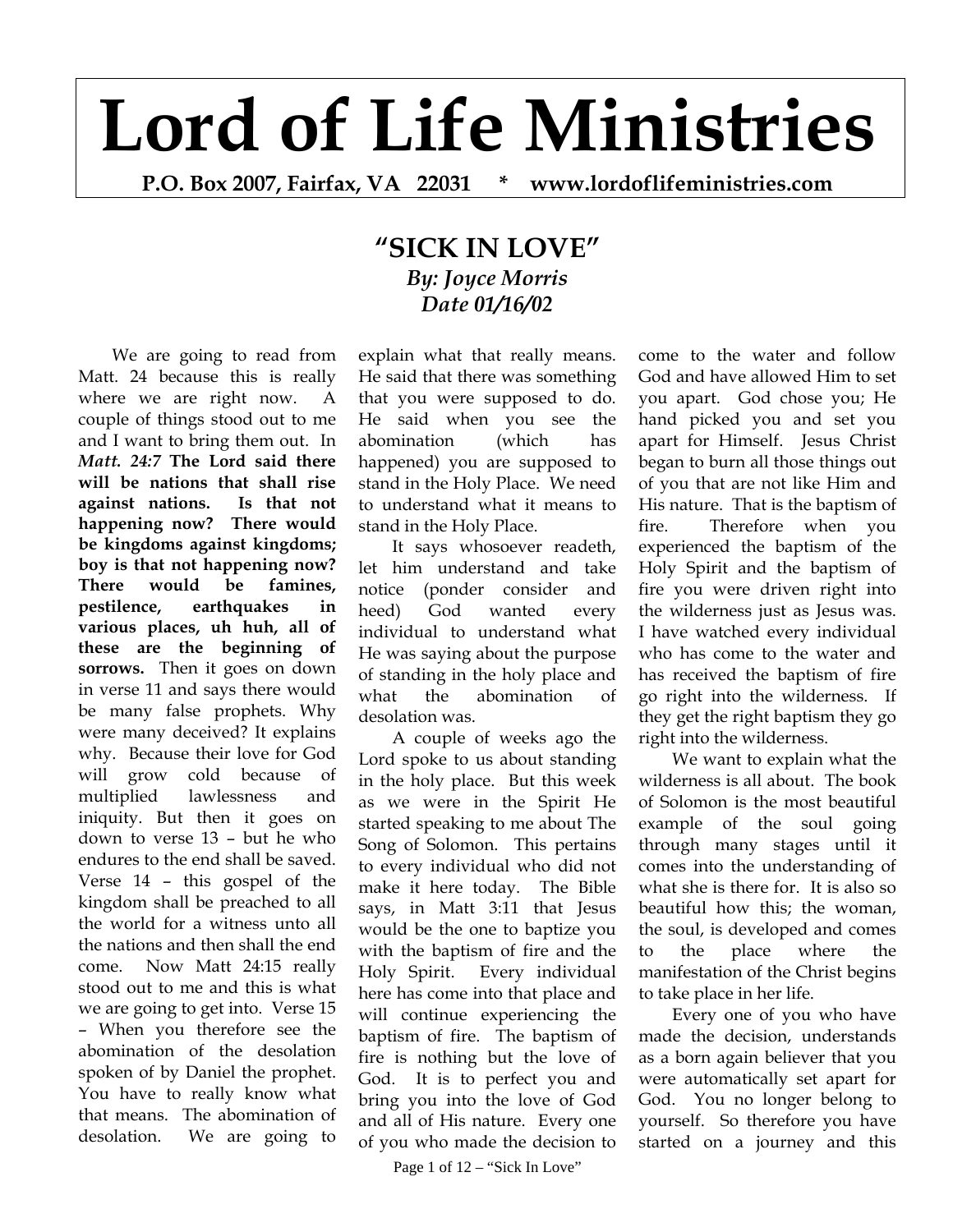journey is spiritual. For some people who are on the journey take a long time, and some seem to grow much quicker.

The soul is developed through a relationship with the Lord. The reason the Lord reminded me of Solomon this week is because it is going to tie in with Matt. 24:15 which is about the abomination of desolation and about standing in the Holy place. Isn't that interesting! So we are going to tie it in whenever He sees fit.

The book of Solomon is all about you and me being developed into the nature of Christ. It is the beginning of a process. It even explains why we have to experience the wilderness. The wilderness takes place in your mind. I am going to point out some things in Solomon that will help you. Understand that in Solomon ii is about the soul being developed into a love affair with God to where eventually absolutely nothing will get in the way of this relationship. There will be absolutely nothing that will ever take your soul away to where she begins to get off track.

In this book, the first thing she experiences are the kisses of our Lord and Savior. It is nothing but the love of God. She begins to realize how wonderful the love is. It was a love that she had never experienced before. It is the same thing with you and me. All human beings of all races are looking for love. They search through many avenues or through different people or in various relationships trying to find this perfect love. Man has been made to always long for someone to understand them; for

someone to love them; someone to receive them; someone to like them. There is a part of every individual that is looking for some kind of love. But every avenue that man has traveled has hurt him and brought pain and sorrow in the soul. It is because the only love that can really satisfy your soul, is the love of God. So when individuals have begun to understand and start to experience and be awakened by the love of Christ. They begin to better understand His love. They begin to experience His kisses and to understand that His love is better than anything that there is. *Song of Solomon 1:2 Let him kiss me with the kisses of his mouth: for thy love is better than wine.* 

They get to know that everything that they searched for outside of themselves brought pain to their soul. They begin to understand that the love they are looking for is inside of them which is God Himself. So the first thing that she said in the book of Solomon in the first chapter is, "*Draw me after you*."

So the soul begins to see that she needed to cry out to the Beloved One in order for her to experience this love. Every individual here has experienced a degree of the love of God. The more you walk with Him and grow you develop that love and you will experience a love so deep and so wide and so broad that there is no end to it; none whatsoever. This love will take you deeper and deeper and deeper in Him, and pull you more and more out of the world.

In the beginning of the process, the soul still wants or desires certain things. So it goes

after those things and God very patiently waits for the soul to wake up to reality and realize that what they really want is Him. You have to come to the place where you realize that the things that you thought would bring fulfillment in your life just bring you up empty. It might be that you are looking for fulfillment in your home or your career or in a number of other things but you will always come up empty after the pursuit. The only thing that can fill you with joy in your soul is the love from your heavenly Father. So the first thing that she said was draw me after you.

In relation to your journey, when God baptized you with the baptism of fire-just look back. Can you look back and remember where you came from? Because if you always remember where you came from. If you remember the state that you were in before the love of God got a hold of you, you will see where he has brought you and you will stand firm.

He broke you and he humbled you after you came to him. The problem is in the process of your growing in your relationship with God, many times the soul will be drawn in another direction and to other things and then pride and ego and self sets in. So if you are not as humble as you were you will start to slip. As God has begins to give you so much you take things for granted and you think you do not need His as much as you used to. Then you do not lean on Him or rely on Him as before. I have watched this over the years and have seen it in many many lives.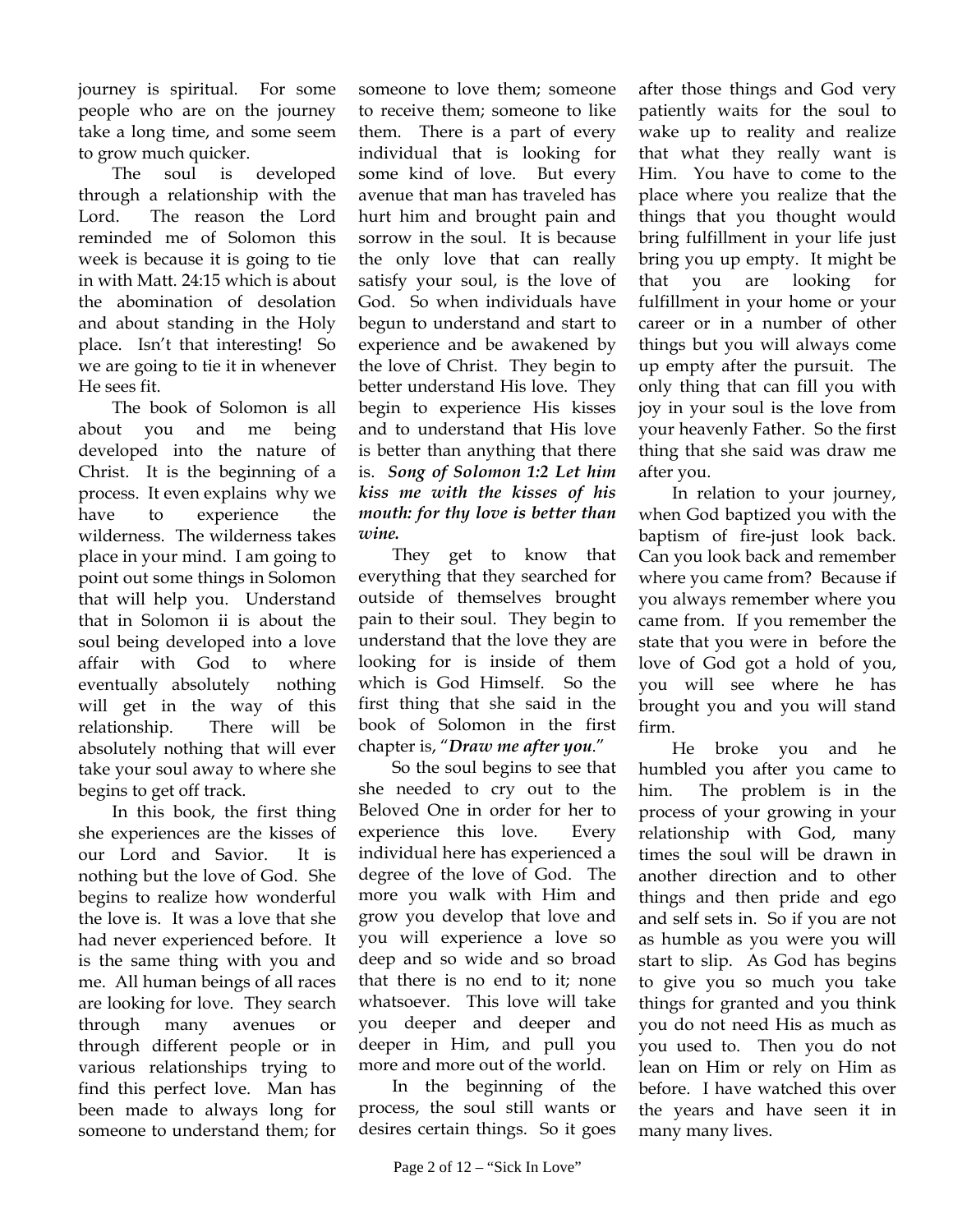When the soul turns to God, just like the Shulamite woman, she knew she was black and uncomely. When you come to God and he wakes you up, you begin to see the short comings in your life. You become aware of the areas of your life that need to change. He did not bring that out but she saw it. *She said, but I am black and uncomely. But God says—Come on, come on, come to my banquet table. Come to my banquet table and feast on Me.* That is what God has done with each and everyone of us. He brought you to His banquet table.

Here today, He has brought you to His banquet table where His word is being broken. It is broken so that you can partake of it. He said come to my banquet table because the banner over you is His love. He was telling the Shulamite that she was black and uncomely but she is the one who understood that she needed to change. It is a process of change in the soul. He is the Good Shepherd and He restores the soul, so the soul has to go through the process of restoration.

You all have experienced the baptism of fire and so you understand that God is in the process of perfecting you. He is bringing you into that perfect love. As you are on this journey, He is consuming your fears. The fears that you have had in the wilderness. When you are in the wilderness you are not hearing His voice like you had before and you wonder why you have to go through this wilderness. God causes you to experience the wilderness so that He can test and try and prove you. He is asking a question. Do they love

me? Do they really love me? He says, I will pull back and they will not hear My voice. He does this so that in spite of not hearing you still continue to seek Him. You do not give up.

One thing clear about the Shulamite was that she was always looking for her Beloved. She was asking – where is He? Where did He go? As she was in the wilderness she got off track.

Oh Lord! We are going to get into some good stuff here. I challenge you today to be like the Shulamite woman. Continue to cry out to God to draw you after Him. What are you drawn after today? What are your priorities? You will know what you are drawn after because that is what is on your mind. If you are drawn after Him then He is on your mind and heart when you wake up in the morning, during the day and when you go to bed.

Have you noticed when someone has fallen in love, in the natural, they are so sick in love, they can't get that guy or that gal off of their mind. When you are with them all they talk about is the one they love. They are love sick! Have you ever been able to tell anybody anything when they are love sick? No. Well God wants us to be so love sick with Him that we start the day with Him and you do whatever He tells you to do. You put Him first. Being love sick with God is something that you have to work at. You put your own desires aside. It is something that you need to apply and put in motion every day of your life.

That goes right back to the abomination that causes desolation *Matt. 24:15 When ye therefore shall see the* *abomination of desolation, spoken of by Daniel the prophet, stand in the holy place, (whoso readeth, let him understand:)* "But what stands out is "Standing in the Holy Place"

The abomination of desolation speaks of people who have gone into the wilderness. People who are barren; they have never become fruitful in Christ. Their land is desolate and barren. The abomination represents interference coming to disrupt their relationship with Almighty God. Everything you can think of has come at them and has taken away the beautiful relationship that they had. The abomination that causes desolation is nothing but that daily sacrifice being removed. Uh-Huh – that is what it is. It is a daily sacrifice. I am getting a little ahead of myself but I will get back to this.

Let us go to Solomon for a minute. One thing about the Shulamite, she told the daughter of Jerusalem, not to try to stir up or awaken my love until it pleases me. In other words do not interfere with my relationship that I have with my Beloved One. And do not interfere with my walk that I have with Him and do not get in my way until I am pleased. She was not pleased with the love that she had with Him yet. She knew that her love needed to be developed to grow and go deeper. So, she was saying do not bother me until I finally come into the place where in I am pleased. I know that He loves me but I am not pleased with how much I love Him.

Do you see what I am trying to bring out here? She knew that her soul needed to develop more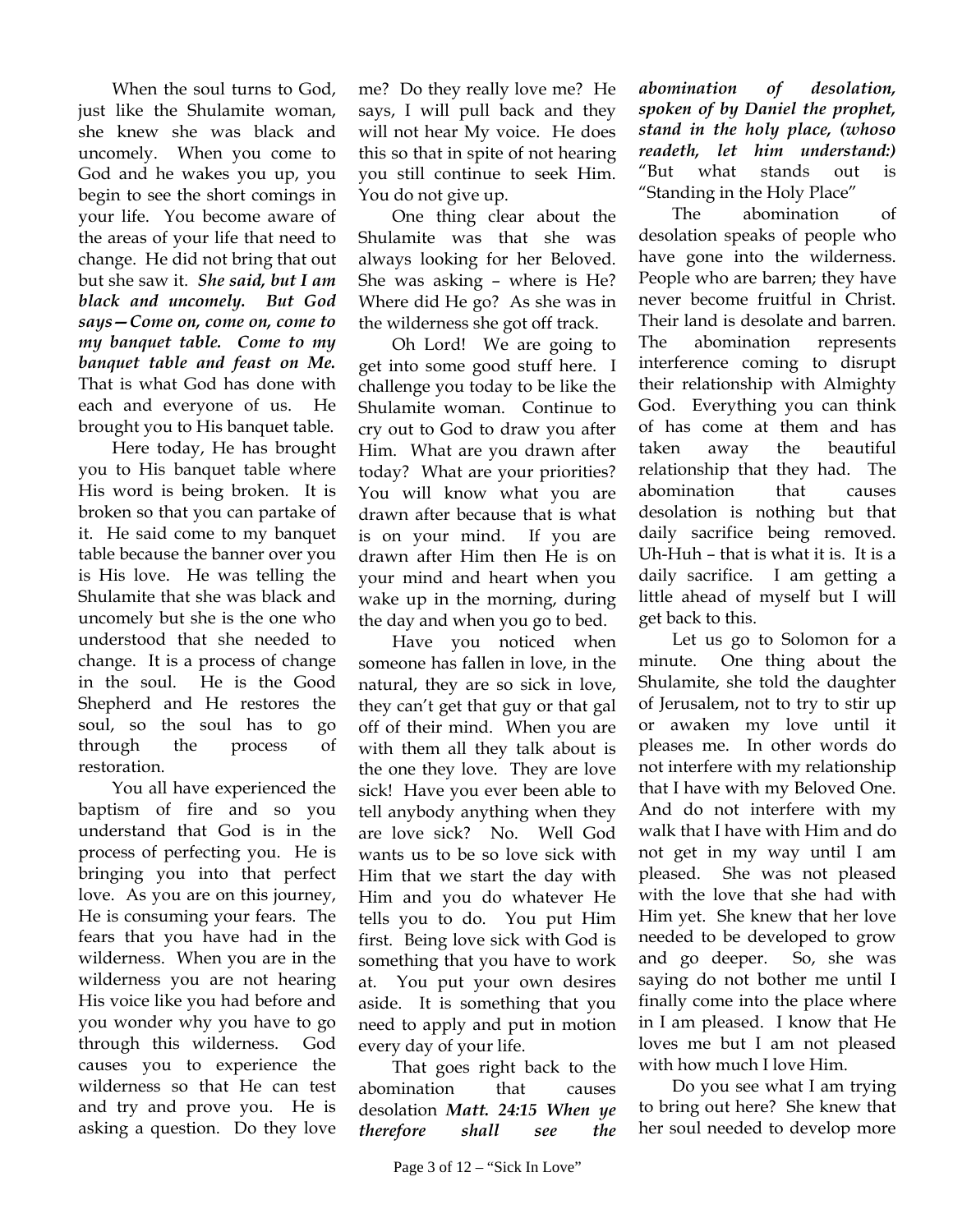and more into a deeper relationship with her beloved. There is so much here that jumped out at me. In Song of Solomon 2:7 she told them to go ahead and follow their own instincts. In other words if you want to walk in the flesh and please your senses, you can go ahead and do it. Go follow your own instincts. I am going to read it out of the Amplified Bible-it brings it out so well. **Song of**  *Solomon 2:7 (He said) I charge you, O you daughters of Jerusalem, by the gazelles or by the hinds of the fields (which are free to follow their own instincts) that you not try to stir up or awaken (my) love until it pleases.*

Everyone has to work out their own salvation. She had that understanding. She was saying do not interfere with my relationship; do not try to pull me off tract. I have a journey here and it is a process that I am going through. My soul is being developed. She was beginning to understand that her soul was strictly to be used for the purpose of God. God has to have your soul in order to express Himself. He has to have your soul in order to bring about the manifestation and the birth of his son. She begins to speak about her beloved and says, My Beloved is telling me to rise. My Beloved is telling me to come out of the world. That is what He is saying.

*Song of Solomon 2:10 My beloved spake, and said unto me; Rise up, my love, my fair one, and come away.* 

Come out of the world; come out of the five senses; come out of your self will and doing your own thing each day. Come out of all that and come away with me and walk in the realm of the spirit in heavenly places for you are seated in a heavenly place with me. He is calling her the fair one. That is how God looks at your soul. He looks at your soul and calls it the fair one because of what Christ did on the cross. He tells her that her winter is over and past. He is trying to tell her that she can come out of the wilderness. Oh Lord!

He told Israel that they could be in the wilderness for just three days and then they could enter the kingdom and into His rest. It was supposed to only take three days but instead it took Israel forty years. Three is resurrection life. They could have entered into that resurrection life in Christ, but they stayed on one mountain, the carnal mind, for 38 years.

Look at *Deuteronomy 2:1 Then we turned, and took our journey into the wilderness by the way of the Red Sea, as the LORD spake unto me: and we compassed mount Seir many days.* They stayed on Mount Seir. The name of that mountain if you study it out, means a people full of emotion and fears also full of doubt. It represents people who want to walk in their five senses and carnality and to live in their soul. They do not want to follow God. God spoke to them after thirty-eight years and said you have been on that mountain long enough; you had better move. Get off that mountain. And two years later He brought certain ones into the Promised Land. But they didn't let God do what He wanted to do in their lives. The two things that kept most of them from entering

in were unbelief and fear. The exceptions were the little ones that stayed humble. Joshua and Caleb had a different spirit. They believed and they obeyed.

In Hebrews 4, you can read about those who did not enter into the rest. They did not enter into the rest because of unbelief and unbelief creates fear. They didn't enter into what God had for them. When you come to God it is a journey for your soul and a time for your soul to really allow God to tear down and consume those things in the soul that are not like Him and to develop His nature in you and me.

That is what the baptism of fire is all about. It is nothing but love. As you go on in this journey you will be coming into nothing but the entire nature of Himself; the perfect love of God. There will be absolutely no more fear in your mind. Not a fearful thought. Isn't that something to think about? God has a reason for all this.

The good news is that as God develops these people and brings them into His nature and his likeness, they are becoming one mountain; a corporate mountain. This mountain is the mountain of the Lord. It is the mountain that all nations well come to. They will have to come to the mountain of the Lord. It is a people who have been established in Him and His nature and it are a people who will say – come let us go up to the mountain of the Lord and learn of the ways of our God. Oh, Lord have mercy. *Isa 2:3 And many people shall go and say, Come ye, and let us go up to the mountain of the LORD, to the house of the God of Jacob; and he will teach*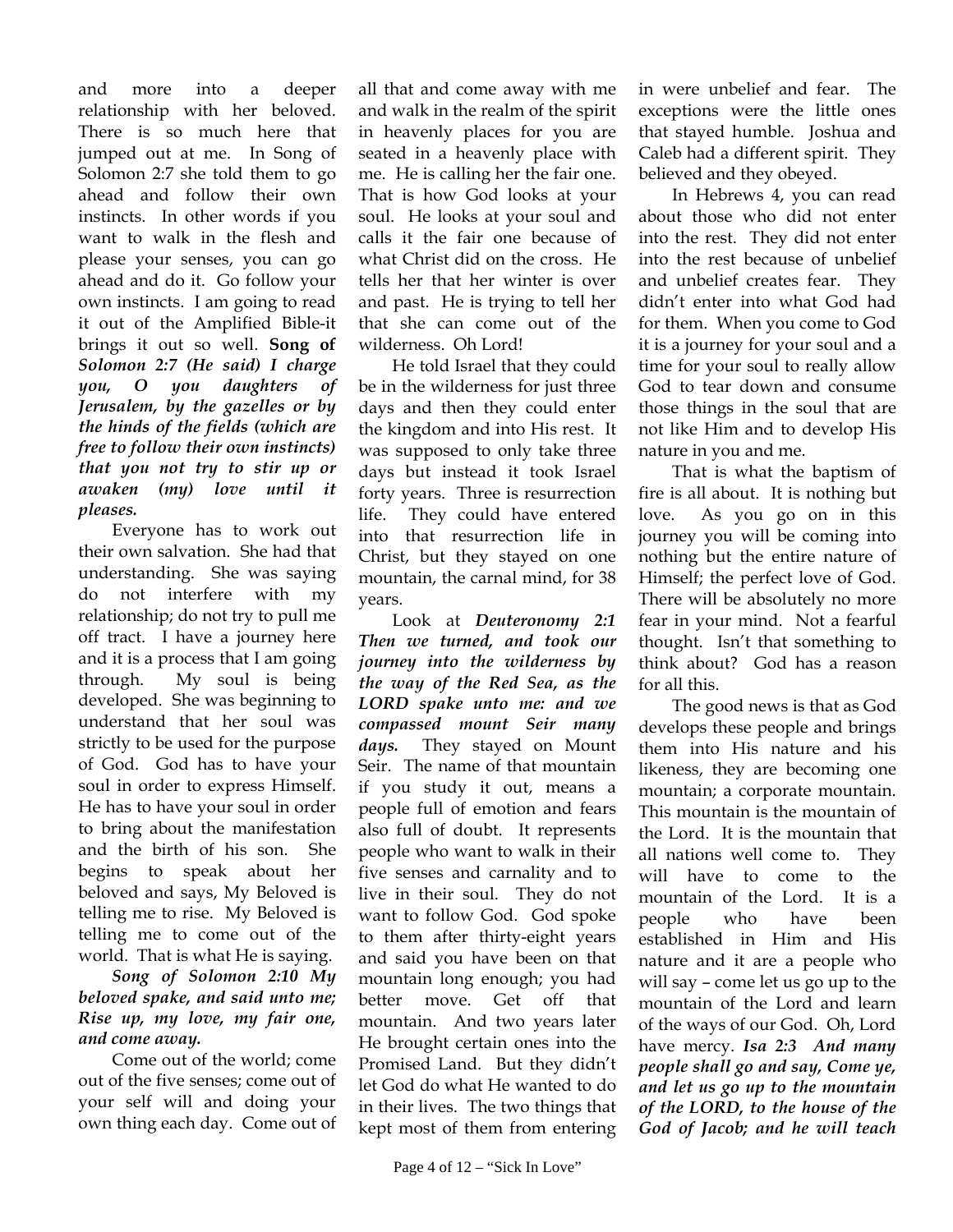## *us of his ways, and we will walk in his paths: for out of Zion shall go forth the law, and the word of the LORD from Jerusalem.*

That is what God is establishing in each and every one of you. You are becoming this mountain. It is His mountain; His mind and nature. The Bible speaks of many mountains. We learned that a mountain is a state of mind. I don't know what mountain you have been on this week, but there is only one mountain that God wants you to be on. That is the holy place. The holy place is the mountain of the Lord and it is a mountain of love which flows out to creation.

This happens week after week as we come together and get in the Spirit. Isn't God good?

The Shulamite woman listed to her beloved and as she began to arise He took her to a rocky place and put her in the clefts in the rock. So that is the beginning of her abiding in Christ. She began to abide in Him and her heart was so touched that she began to sing to Him. See, *Solomon 2:15. My heart was touched and I fervently sang to Him my desire. Take for us the foxes; the little foxes that spoil the vineyards (of our love) for our vineyards are in blossom.* All of a sudden she began to see the little foxes. He didn't tell her about the little foxes, but because of the relationship that she had with Him, she began to see the little foxes (the things) that would come and try to spoil her vine; to keep her from maturing as He wanted her to. She was seeing those little foxes as little bitty things that are clever and very sneaky and are snares before you

even realize it. She said, my heart was touched and I frequently sang to Him my desire. It says – take for us the little foxes that spoil the vineyard of our love for our vineyards are blooming. It is the little foxes that spoil the vineyard of your love affair with Him.

Sometimes a fox has got you and you don't even know it. Some of God's people get snared and deceived and they don't know it is happening. It takes the grace of God to get us stirred up again and to be aware of how the little foxes work to get us off track.

All of us can relate to this in our walk and growth in Christ. But here you can see that she is beginning to know that she has that close relationship. She says – my beloved is mine and I am His. In *verse 17 – then longingly addressing her absent shepherd, she cried*. He became absent from her, but she understood that "until the day breaks" there had to be a change in her soul and her mind. She understood that there was going to be a day break in her mind. A new day dawning in the mind. The mind and the soul being transformed.

It goes on – until the day breaks and the shadows flee away. It is the shadows that come in your mind and then you don't have a clear vision. The thoughts that come in your mind and rob you of your peace and joy and your life in Christ. The she says, O my beloved, be like a young heart as you cover the mountains (which separate us). So, she began to have the understanding about the mind and how thoughts can create a mountain which is actually a

stronghold. So in those mountains we don't see clearly. We don't see our beloved. She says as you cover the mountain that separates us. She knows that He can cover that mountain and bring her out of it. The mountain where the soul wants to dwell on thoughts. But He can cover them and bring her back to that love affair.

In *Solomon 3:1, she goes into a night time.* Why does God take you into a night? He takes you into a night in your mind because that is where the lion is. That is where all the creeping critters are. Have you ever noticed that you don't see the critters or crickets or bugs at night? The roaches are not around until night time. If you have ever had roaches, you know that if you wake up at night and turn on a light (usually in the kitchen) they will be there. A night is like a winter. God knows that we need the winter to kill the bugs and insects. If we didn't have a winter to kill off all the insects, they would take over. We have to have a season; we have to have a night. But God is bringing some of us to the end of all that; where we don't have any more nights. Eventually, when you become all that He is you will not ever have to have a season again. Never to have a night again. The night is to show you what is there in you that need to be changed.

The Shulamite began to think that she lost her husband because she wasn't hearing His voice. So instead of staying on the narrow path where he is at, the soul got off the path of life and went to a dark time in the mind. He is on the narrow path on the straight and narrow path; the path of life.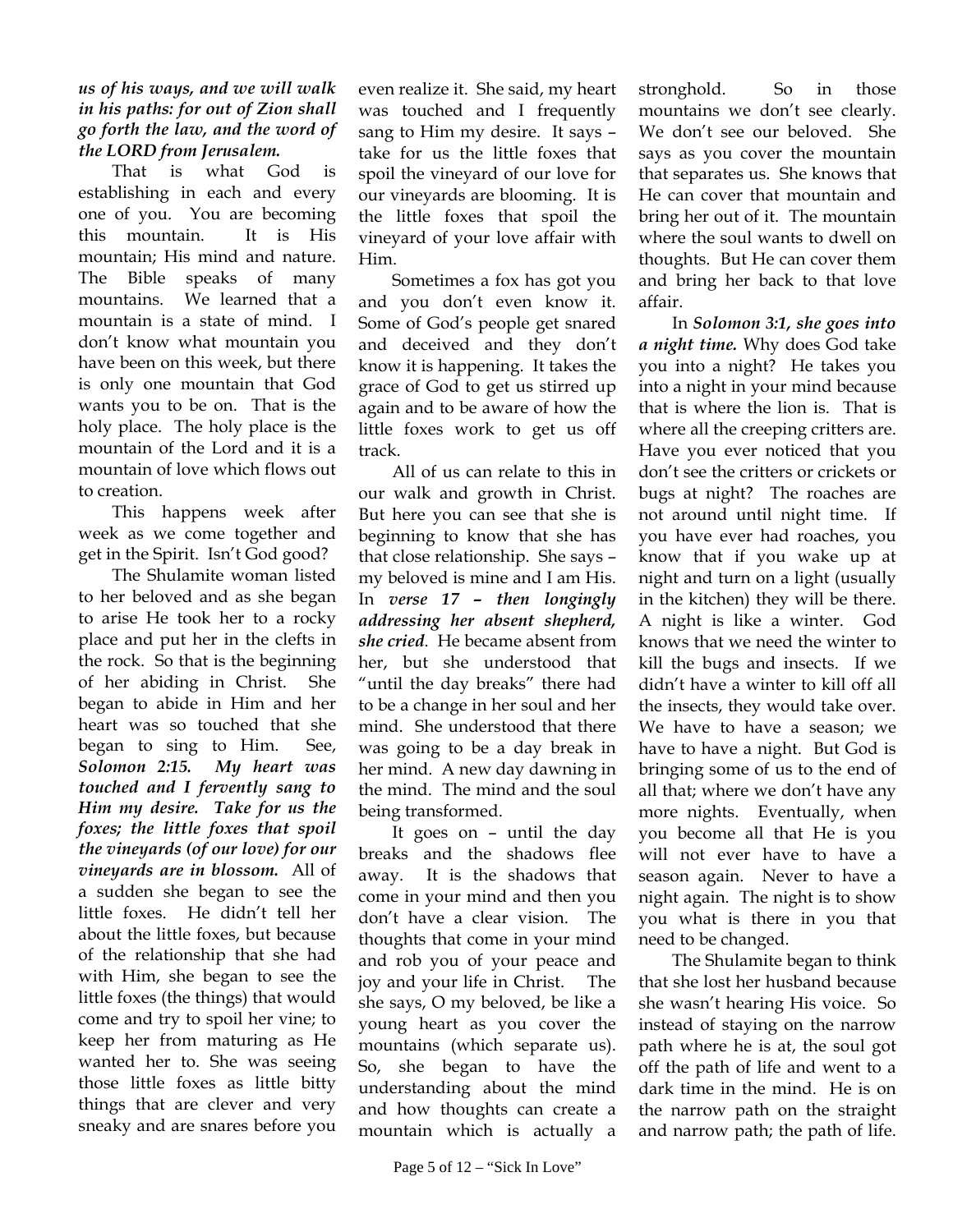Do you follow what I am saying? She is searching for Him but she never finds Him on the broad path. You are not going to find Him there. She was going around every where askingwhere is my Beloved, where is my beloved? But he had not gone anywhere. He is still there in her. Now look what happened. She went to the watchman; she asked them where was her beloved. *In Sol. 3:4 I had gone but a little past them when I found him whom my soul loves. I held him and would not let him go until I had brought him into my mother's house.* 

A night time lasts until you get hold of God and you say – OK God, you can come into my mother's house. Eve is your mother and she is the mother of all living. Hear what I am saying. You were born out of the church but God knows that there is still religion there. He knows that there are still some things there in the house; in you, that need to be dealt with.

She is getting a hold of her beloved and she is telling him that he can come into the chambers of her soul. You can come into the chambers of my soul. I want to change.

*In Sol. 3:4 I held him and would not let him go until I had brought him into my mother's house and into the chamber of her who conceived me.* So through the conception of the church and the conception of Eve, the soul had come along through the chambers of the soul and collected many different things but now she is willing for him to go into those areas and to deal with what is there. That is what the baptism of fire is. It is up to

you to say – I do not want anything to interfere with my love with you Lord. Go into those chambers and make the changes; bring a change in my soul.

I just want you to see the development of her soul. Growing and wanting to really love him. I have watched this whole process with people and mostly Christians. They can go through the wilderness and be tried, proven and tested but their hearts become hardened. They get angry at God and they get angry with people and angry about their circumstances. They blame everyone who is around them and some never come out of it. They never come out of the wilderness and in fact, some die there. It is just like what happened in the Old Testament. They died in the wilderness.

One thing about the Shulamite, even though she was in the night, she pursued him. She continued to seek after him. I am telling you today that no matter what you are going through today, you must pursue Him. You must continue to seek Him. You must never ever let go. Continue with that love affair and develop that love affair between you and Him.

When I started out in the Lord I began to understand that if I really loved Him I would obey Him. If you do not love Him you will not obey Him.

Early in my walk with the Lord, He began to deal with me and test me to see if I did love Him. He would tell me to do things that I thought were off the wall. I remember one time I was riding my bike and I fell off and sprained my ankle. I was

supposed to minister at the prison. My ankle swelled up like a balloon. You talk about pain; I was in pain. I said well God I can not go. He said yes you can. I have learned that if He tells you to do something you had better do it whether you feel like it or not. He knows best. His ways are not our ways. When you begin to see how much He loves you, you will want to love Him back. You want that love to grow and develop into a deeper love with Him and you come to the point where nothing moves you from that relationship that you have with Him.

Well I went to minister and when I got there and stood up there was no pain, none whatsoever. I had totally forgotten about my swollen ankle but when I got in the car and was coming down the road to go home the pain hit me. I said now God if you can keep me from being in pain while I was ministering, you can keep me from pain now. He answered and said-you got back into the feeling realm. You got back in your mind and went back down to the feeling realm. You began to think about your foot. The Lord told me to go to Manassas for five years. It was every Sunday and not so near where I lived. I am not saying this to lift me up but it is to show you that if you love Him you will obey Him even if you do not understand. If you really love him you will do as He says. I did not know what fruit was going to come out of it. But the time will come when you do see the fruit of your obedience. God is trying to see if you really love Him. Do they really love Me?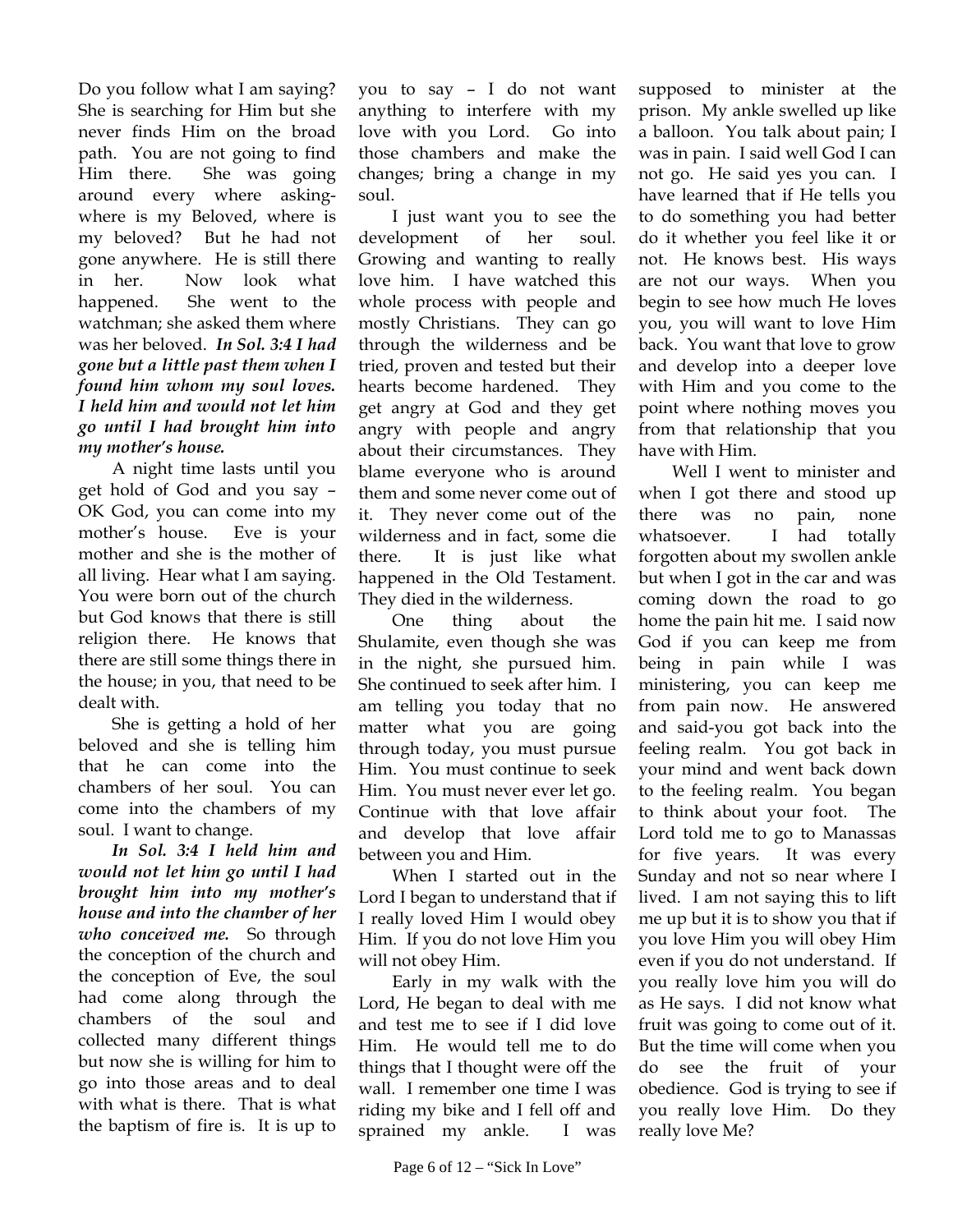I have seen people walk away many times. There was a young man who used to come here week after week but you could hear, out of the abundance of the heart, what he really wanted. He wanted a nice little house with a white picket fence and a wife. He left a long time ago but he called recently and he still hasn't gotten his dream house and the wife and he still is in the wilderness. I thought – Lord have mercy! I asked God – why Lord?? He said they do not want me; they do not want me, Joyce.

The soul wants other things and the soul takes an individual on other journeys and different avenues and it can never develop the way God wants it to. Some just die out there in the wilderness; spiritual death begins to set in. Sometimes God will finally bring them to the end of themselves where they begin to realize that everything that they wanted in their lives just did not happen. I have seen where this happens where people have gone their own way but God brings them back in because they spent all they had; they spent all their desires on everything else and nothing panned out and they finally made a decision and realized they wanted Him.

We do not have time for that anymore. Time is running out. The night is far spent; the day is at hand. This is the day that we must stand in the holy place. This is the day that you must deny yourself because the holy place is the place of sacrifice. It is a daily sacrifice. You are the sacrifice of the Lord. So therefore you are to pick up your cross daily and deny self.

I am going to read from the Amplified Bible *Matt. 10:38 and he who does not take up his cross and follow Me (cleave steadfastly to Me, conforming wholly to my example in living and, if need be, in dying also) is not worthy of Me.* The Shulamite was steadfast! It is true you live but your soul dies. These two things are going on at the same time. You really begin to live when your soul begins to die. If this does not happen – then He is saying – you are not worthy of Me. *Verse 39 whoever finds his (lower) life will lose it (the higher life) and whoever loses his (lower) life on My account will find it. (The higher life).* Lord have mercy! Can you hear that? If you find your soul and continue on not being that daily sacrifice or giving your life for Christ and not allowing Christ to express Himself through you to shed His love over mankind, then you are going to lose out on that higher plane of life. A spiritual life that God has called you to. You will lose out because you have chosen to live in the world and in the carnal mind. Do you follow what I am saying? That is why He says – choose this day whom you shall serve. He is saying, choose ME, choose ME each day. We are responsible for our choice. Everyone is responsible for their choices. We are responsible to know that what God says is fact. It is so true. His word is so true and so real. You have got to take this word as reality and truth. Everything that He says is genuine. If you really and truly believe Him you will act out the word that you have heard. Faith is action. You would act out the

word because you know that it has come from the Father.

Now back to the Shulamite woman, in *Sol.4:6 She says-until the day breaks and the shadows flee away, (in my thoughts) I will get to the mountain of myrrh and the hill of frankincense (to him whom my soul adores)* meaning I will continue abiding in Christ. That mountain of myrrh was the anointing of the spirit of the Lord. She understood that until the day broke in her mind she had to walk with Him and walk in the spirit and deny herself and be that daily sacrifice for Him. I will get me to the mountain of myrrh and the hill of frankincense to him whom my soul adores. He exclaimed. O my love, how beautiful you are! He is looking at her now and He is telling herthere is no flaw in you! Now isn't that interesting? Because you came to the baptism of fire and water, he sees you complete, totally completed in Him. He sees no flaws but he does quicken to you those things that need to change. But he does look at the finished product and the completeness of what happened on the cross. Again he is telling her to come away. He is telling her to depart from Lebanon, meaning: come to another experience; come to another change in Me. Let us go deeper with each other – that is what he is saying here. Isn't God good? He tells her to get away from the lions den; quit hanging out with the lions; quit hanging out with Satan. Do not even wonder who Satan is. Who cares! Develop your love affair with Me. As you do this, Satan is not there to sift you anymore. Come out of the mountain of the leopards where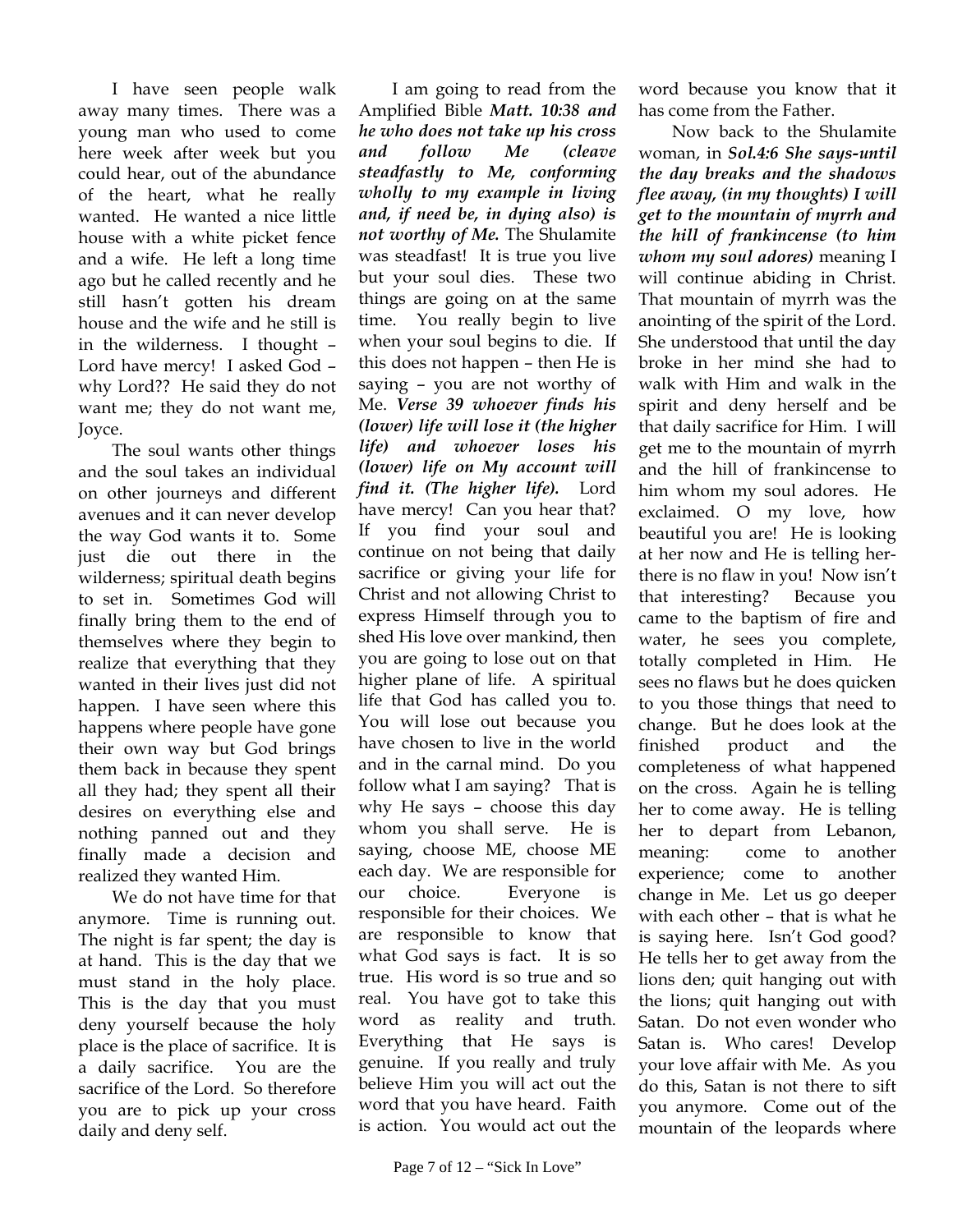all these things hinder you. There are different mountains that are in your mind. It is where Satan comes to steal and rob. Come away from that.

He talks to her again about how beautiful she is and how much he loves her. Doesn't God always do this to us? At times we have had to renew ourselves with Him after we have slipped and gotten into stuff; we got off track. *In Son 4:11 Thy lips, O my spouse, drop as the honeycomb: honey and milk are under thy tongue; and the smell of thy garments is like the smell of Lebanon.*

He begins to tell her that she is the garden that is shut up. So He is making her aware that He is not able to flow out of her yet. He is not able to come forth out of her yet. She has it all inside. She understands that she is the garden and he is the gardener. He is saying-you are shut up. I cannot come out of you and express myself the way I want to. He said- *verse 13 your shoots are an orchard of pomegranates or a paradise with precious fruits and spikenard.* He talks about all the different things that are within her, the aloe, the myrrh, the anointing and the power that is shut up inside of her. He is telling her that – you have the anointing; you have the fullness of the Father, of the Godhead bodily, in you. You have the fullness of Me; it is in you. But it is not coming out because it is all shut up. This is when her soul begins to cry out. *Verse 16 you have called me a garden.* She said *– Oh I pray (that the cold) north wind come. North wind come.* She knew that she had to go through the fiery furnace. She

had to allow the north wind to come and blow upon her garden and to blow away the impurities that were in her soul so that He would not be shut up inside her anymore. She said – that the spices may flow out in abundance for you in whom My soul delighted. Let my beloved come into his garden and eat his choicest fruit. She begins to see that the husband was waiting and he is a farmer. God is a farmer. He is farming you. Because you are His land and He has to come and pull out the weeds. He needs to do this because he wants the fruit to come forth. Your fruit is love, joy and peace and He feeds on it and then puts it out to others so that they can feed on it. This is how God works. So it will come out of you so that others around you can feed upon the love and the joy and the peace that is in the kingdom of God. The Shulamite woman understood that she needed to allow Him to deal with the areas that needed to change. So she says – come on north wind, blow all you want. I am not going to get angry because I understand that you are creating my soul and bringing my soul on a journey into this realm of unconditional love which will go out to mankind and creation. Oh! Let me show you what He said to her – In *Solomon 5:1 Now I know you are mine.* Oh! She began to know that she really loved Him. He says – O have come into My garden, my sister, my bride. I have gathered my myrrh and my spice from your sweet words. I have gathered the richest perfumes and spices. The sweet words were – you are willing to die out; you are willing to pay the

price; you are willing to let me bring my nature into your soul. Oh you know that God must leap and jump when you are willing to really sacrifice your life to Him. The joy that it brings to the Beloved One. To continue with *Solomon 5:1 I have eaten my honey comb with my honey. I have drunk my wine with my milk. Eat o friends (feast on). You can never make my lover disloyal to me. Gods' love to Himself will never be disloyal.* But He said-drink abundantly of love, O precious one (for now I know you are mine) she made a decision. She made a decision right then to pay the price. And this is really interesting and it happens to you.

Have you ever had a tremendous experience with your Beloved One and you can hear His voice very very clearly and He is talking to you and how excited you got because you felt that love coming from the Beloved One and He was talking to you. After she had this experience with Him she went to bed and went to sleep. Sometimes that happens to you and me. I have shaken my head in ministry. I have seen people come and the Lord will minister to them with such great, outstanding love and a week later they are asleep. And I say – God why? There has to be a pursuing, you have to continue to pursue after the one that you love. He loves to be sought after. That is the way He is. You have to be a seeker everyday. You can not just seek Him one day a week. You have got to spend time seeking the Beloved One everyday. He loves to be sought after. In Solomon, he came to her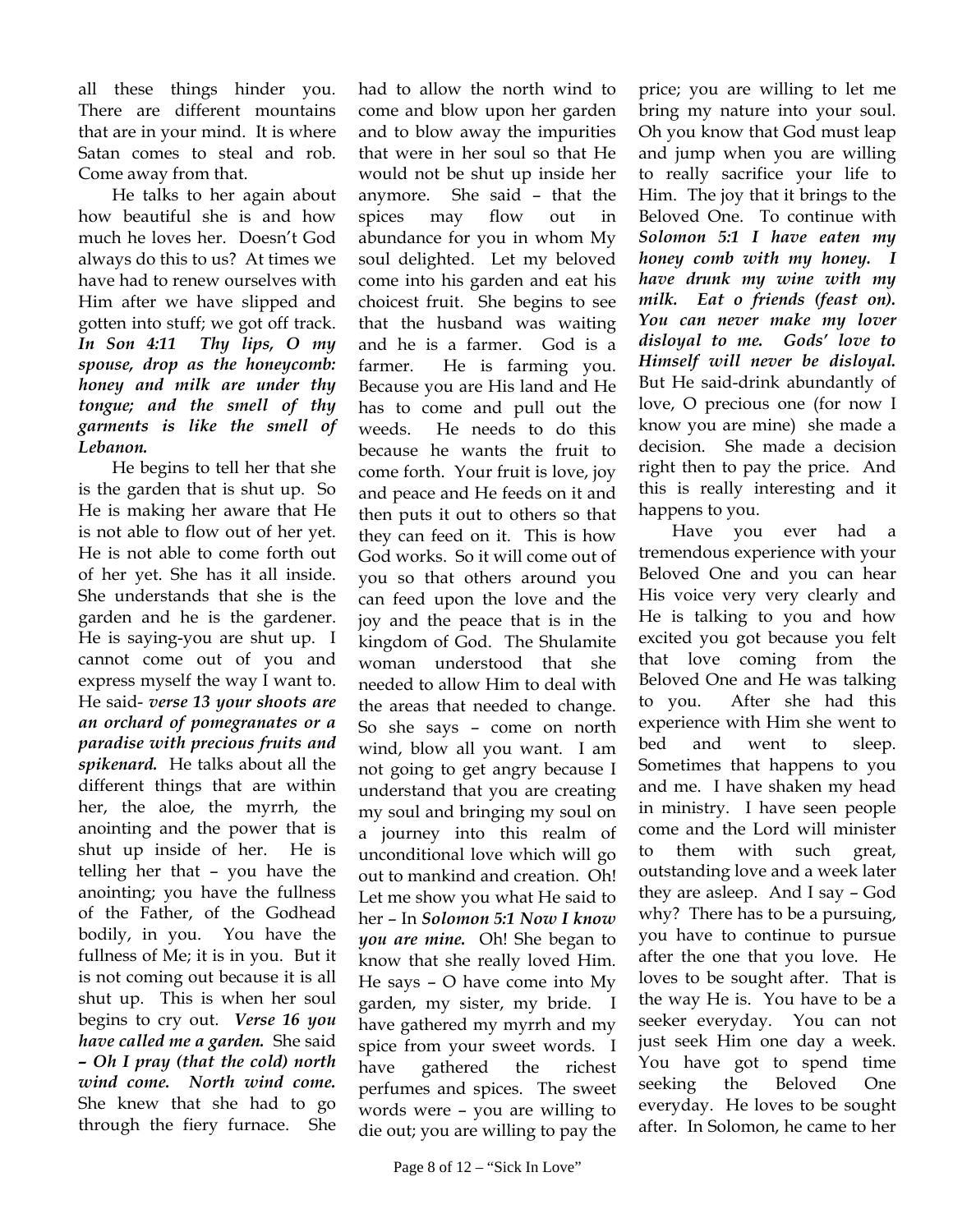even in the night. He is trying to talk to her even when she is in the night. Listen to this one - *Solomon 5:2 O my love, my dove, my spotless one (he said) I am wet with (heavy) night dew.*  In other words, I am here; the anointing is here to talk with you; to commune with you. She began to reason, thinking – well that means I've got to get up, put my clothes on and put my shoes back on. I've got to da,da,da! Have you ever had God come to you and speak and your mind begins to tell you that you need to do certain things and your attention is being diverted and it gets your mind off the Beloved One. It shuts Him out completely …..there He was at the door; the door was her heart. He was there to open up, to commune with her during the night but she reasoned in her own mind to go back to sleep. Look what happened when God did come, he turned away. That happens to us, He will turn away if we are distracted or go off to something other than Him.

There have been times when the Lord has spoken to me and you will think, wow, this is so great but then you will remember that you forgot to turn on the dryer or some such thing and you get up and do that chore and come back and you cannot get back where you were because He is not there. You had shut Him out. I am just using that as an example. Do you all follow what I am saying?

*Solomon 5:5 I rose up to open to my beloved and my hands dripped with myrrh and my fingers with liquid sweet myrrh (which he had left) upon the handles of the bolt.* So she

noticed that the anointing was there. *Solomon 5:6 I opened to my Beloved but my beloved had turned away-had turned away and withdrawn himself and was gone. My soul went forth to him when he spoke, but it failed me, and now he was gone. It makes me want to cry. I sought him but I couldn't find him, I couldn't find him.* You have had those moments, everybody has. A time where you have yearned and desired this love and His presence and it is just not there.

But I have learned no matter what God brings I must press in no matter what. If you press in you will get there every time. We give up too quickly and too easily. Again He likes one who pursues Him. *Verse 6- I could not find Him, I called Him but He gave no answer. Again she goes to other people and asks-where is he? I am looking for Him, where is he?* 

*Verse 8 – I charge you, o daughter of Jerusalem, if you find my beloved, that you tell him that I am sick from love, (simply sick from love, to be with him).* 

Are you sick with love to be with Him? Are You? This is the day that we need to be sick with love to be with Him all the time. You are with Him all the time but I am talking about communing with Him each day. I am talking about communing with Him. There is nothing in life more important than your communing with Him everyday of your life. She began to talk with the others and saying that I can not find my beloved.

On thing that really stood out to me was how she began to describe Him. She began to describe his appearance. She was seeing what she was becoming.

Can I say that again? She was coming to know him and beginning to see him as he is. For as he is so are we in this world. That is what the scripture says. Some ministers do not really know Him. Some say that you can not be perfect in this earth; that your soul can not be perfected here in this earth. They say that you have to die and go by way of the grave or fly away by way of the rapture. But there is no truth in that. None whatsoever. That teaching or belief is not in the word of God. Paul says – let us go on to perfection. He was talking about the soul going on to maturity to the full stature of Christ. Those ministers are not telling the truth. They keep you from ever maturing.

There is something that I want to share with you. I believe that it is going to touch your heart. Just think about how much God loved Israel and how many years He was long suffering and waited for them to come forth. He was waiting to come forth in Him. How long suffering and patient He was with everyone. Their soul got them off track and they did not enter in. Most of them died in the wilderness. Now, remember, they died before Christ was born. So it has been about 3500 years. The word says – as a tree falls so shall it lie. Whatever state that a soul is in, is the state of mind that it is when it dies. So as a tree falls to the ground, so shall it lie. There are so many scriptures relating to this. *In Rev. 22:11 Jesus said – let the filthy be filthy, let the just be just, let the holy be holy.* He is saying that whatever state you are in, is the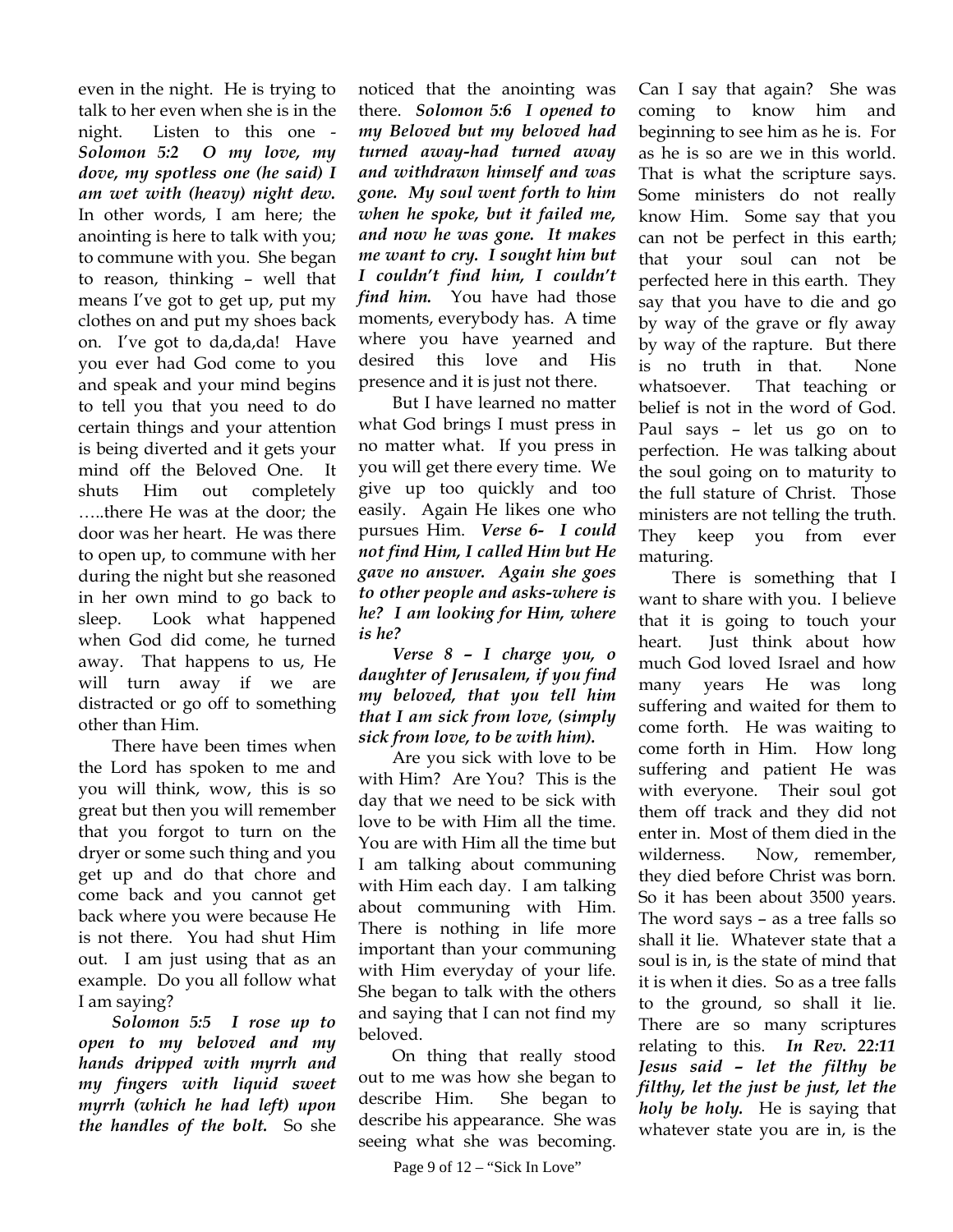state which you will remain in on the other side, until He comes again. It is very interesting that God loved Israel but Israel was blinded. God blinded Israel in order to issue in all the Gentiles. So God cut Israel off but He said He would save all of Israel again and graft her back in. *Rom 11:23 And they also, if they abide not still in unbelief, shall be graffed in: for God is able to graff them in again.* 

I will never forget the Jewish woman that the Lord sent to us. She had been wandering in the wilderness of her mind. She came to us to be ministered to and when the Lord began to minister to her He opened her spiritual eyes to see her generations. They were Jews who were still in the wilderness of their mind. Lord have mercy! Just think how many years her generations had been wandering in their mind, in that state; earthbound if you please. Departed souls but not departed into the mind of Christ. But the love of God brought them right out of the wilderness. You can end your wilderness whenever you want to. In fact if you continue on this daily sacrifice with Christ and allow Him to burn all that is in you that is not like Him, you will not have any part in the second death. You will miss the second death because the second death is the lake of fire and the lake of fire, as we have explained, is the baptism of the love of God. Now they were in the lake of fire until finally after 3500 years they were released. I am sure that Jesus ministered to some of them when He went down into hell and He preached to souls that were in

prison. The soul was in prison because it was in a wilderness. Isn't this interesting? I hope you all are catching this. Are you getting the gist of what I am saying? You are looking at me a little funny. So I said- God set this thing in motion now. I really see how it is important to walk with Him each day and allow Him to have His way in your life and mine.

She described Him, the one that she loved, to all of them. As she gave the description He began to manifest. Read Sol. 6 they are beginning to see the Christ. *In 6:9- it says- but my dove, my undefiled, and my perfect one, stands alone above them all; she is the only one of her mother, she is the choice one of her who bore her. The daughters saw her and called her blessed.* They realized that she was so blessed and happy. Why was that? It was because of her love affair with her beloved.

It goes on to say- the queens and the concubines praised her (because they saw the relationship). There was something uniquely different about the Shulamite. She wanted to leave them and they were telling her-see verse 13- Return, return, come back, come back. O Shulamite, return that we might look upon you. What is there to see in this poor little Shulamite? She could not see it. Sometimes you can not see what Christ is manifesting in your life but others can. You see people looking at you. They might stare at you because they are seeing the Christ.

Look at *Sol. 7:1* Then her companions began noticing and commenting on the attractiveness

of her person. They saw how attractive she was and they were seeing the beauty of the Lord.

*How beautiful are your feet in the sandals, O queenly maiden! Your rounded limbs are like jeweled chains, the work of a master's hand.* They began to see how the master was working things out of her life and seeing the beauty of the Lord. Isn't that interesting? And this is when the Beloved one began to talk to her again. What I saw here was real growth in her. Look what she says to him in verse 9. *O your kisses are like the best wine, that goes down smoothly and sweetly for my beloved (shepherd) interrupted the Shulamite, kisses gliding over His lips while He sleeps. She proudly said in verse 10 - I am my beloveds and His desire is toward me! Verse 11 she said come, my beloved, let us go forth into the field.* So now she is forgetting about herself. The harvest is ripe; she wants to bring the harvest in. She has matured now and she says let us go to the field. Let us go to the lodges in the villages. *Verse 12 let us go out early to the vineyards and see whether the vines have budded; whether the grape blossoms have opened and whether the pomegranates are I n bloom. There I will give you my love*. So What does that mean? When God brings you here and you lay your life before Him, you are denying self. No greater love can any person give than to lay his life down. Every time you get in the spirit and get your mind totally on God, you are having to deny self and all your thoughts.

I remember someone mentioning something about this and what she said is so true. There is no greater love that you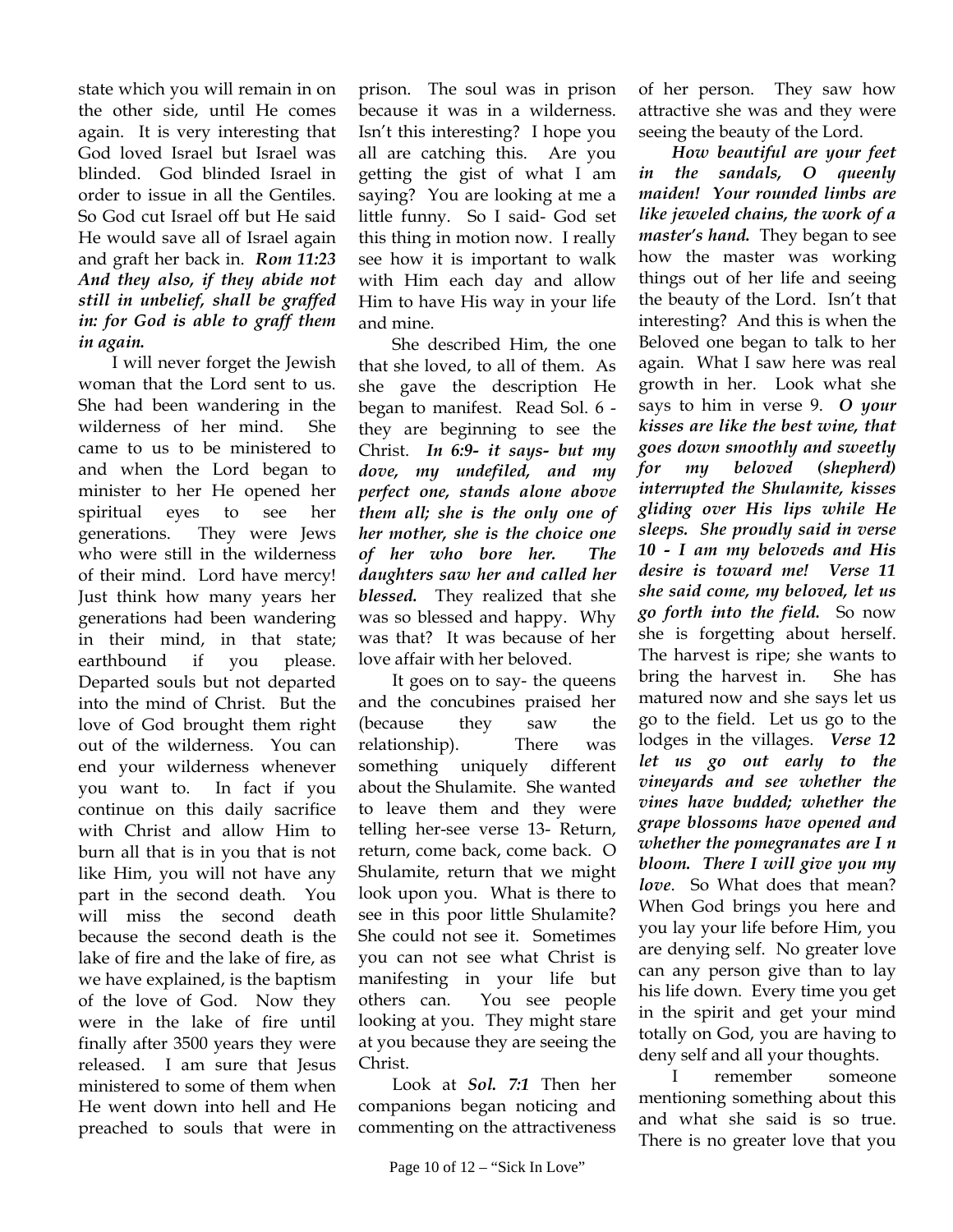can give than to lay your life down and allow God to minister to others who come here. That is a part of your growth. You have grown and matured. That is a love affair between you and Him. He sees how much you love Him when you give of your time.

I really want to bring out something that is very important in chapter 8:5 - She finally came out of the wilderness completely out of the wilderness by different stages of growth of the soul. But it is interesting what he says.

Who is this that comes up from the wilderness? Leaning upon her beloved. So the wilderness is to break you and all your pride and ego and your self will to where you come out of the wilderness and into oneness with Him. All the time He is bringing the soul into a love affair in order to bring you into that rest and that oneness with Him and now you leaning on the beloved and not leaning on yourself or on anybody else.

Have you ever made plans and set the plans in motion and find that they just do not work out and you realize that it is because you did not lean on the beloved one. I have learned that I can not go on a trip unless He sends me. Everyday is His day. I am not my own. Everyday is the day of the Lord. We are to stay in a rest in Him. The Sabbath means rest, so everyday is the Sabbath.

Make a note of *Isa 58:13 If thou turn away thy foot from the sabbath, from doing thy pleasure on my holy day; and call the sabbath a delight, the holy of the LORD, honourable; and shalt honour him, not doing thine own ways, nor finding thine own* 

*pleasure, nor speaking thine own words: Isa 58:14 Then shalt thou delight thyself in the LORD; and I will cause thee to ride upon the high places of the earth, and feed thee with the heritage of Jacob thy father: for the mouth of the LORD hath spoken it.* 

It talks about those who pollute the Sabbath day. They will not be able to ride upon the high places in God because they pollute the Sabbath by doing their own pleasures and by speaking their own words. So that means that the wilderness is to bring you to a place where you lean on Him. You no longer yield to anything but Him.

I'll give you an example. The Lord may tell you that you are going to go on a trip. But you might go ahead and start making plans even if you didn't ask when it would happen. You rush ahead. One time he asked me if I was willing to lose my house. I said yes Lord if you want me to live in a tent I will be willing. That's how much in love with Him, I was. I didn't care about our possessions. So we put our house up for sale. Two years went by and God said – you did not ask Me when. You see, leaning on Him is also waiting for His instructions. He wants you to depend on Him in everything that you do. We do not always depend on Him in everything that you do and that is why we sometimes miss it. We remember the times when we hit it right. If you miss His instructions the soul creates another hell for you. Do you follow what I am saying? The Bible says in *Isaiah 5:13-15 Isa 5:13 Therefore my people are gone into captivity, because they have no knowledge: and their* 

*honourable men are famished, and their multitude dried up with thirst.* 

*Isa 5:14 Therefore hell hath enlarged herself, and opened her mouth without measure: and their glory, and their multitude, and their pomp, and he that rejoiceth, shall descend into it.* 

*Isa 5:15 And the mean man shall be brought down, and the mighty man shall be humbled, and the eyes of the lofty shall be humbled:* that hell has enlarged herself and it is because of all the souls that refuse to have a daily sacrifice with Christ. Hell is enlarging in peoples lives all over the world. They are having one hell after another because they do not want the daily sacrifice. In Daniel it talks about the daily sacrifice being completely removed. Lord have mercy! That ties in with *Matt. 10:34-39* again about picking up your cross daily and cleaving to Him. When you come into that oneness, you want to pick up the cross daily because there is not anything left there to pick up. You are so one with Him that you just move with His thoughts and you do get there. Trust me, you do get there. He is the one who gets you there as you do your part. You have got to trust Him to get you there. It comes quicker as you obey and as you have that love affair with Him. He will get you there and you won't want to be in any other place.

*Solomon 8:5 who is this who comes up from the wilderness leaning upon her beloved? And as they sighted the home of her childhood the bride said- --under the apple tree I awakened you; there your mother gave you birth, there she was in travail and bore you. Verse 6 set me like a seal*